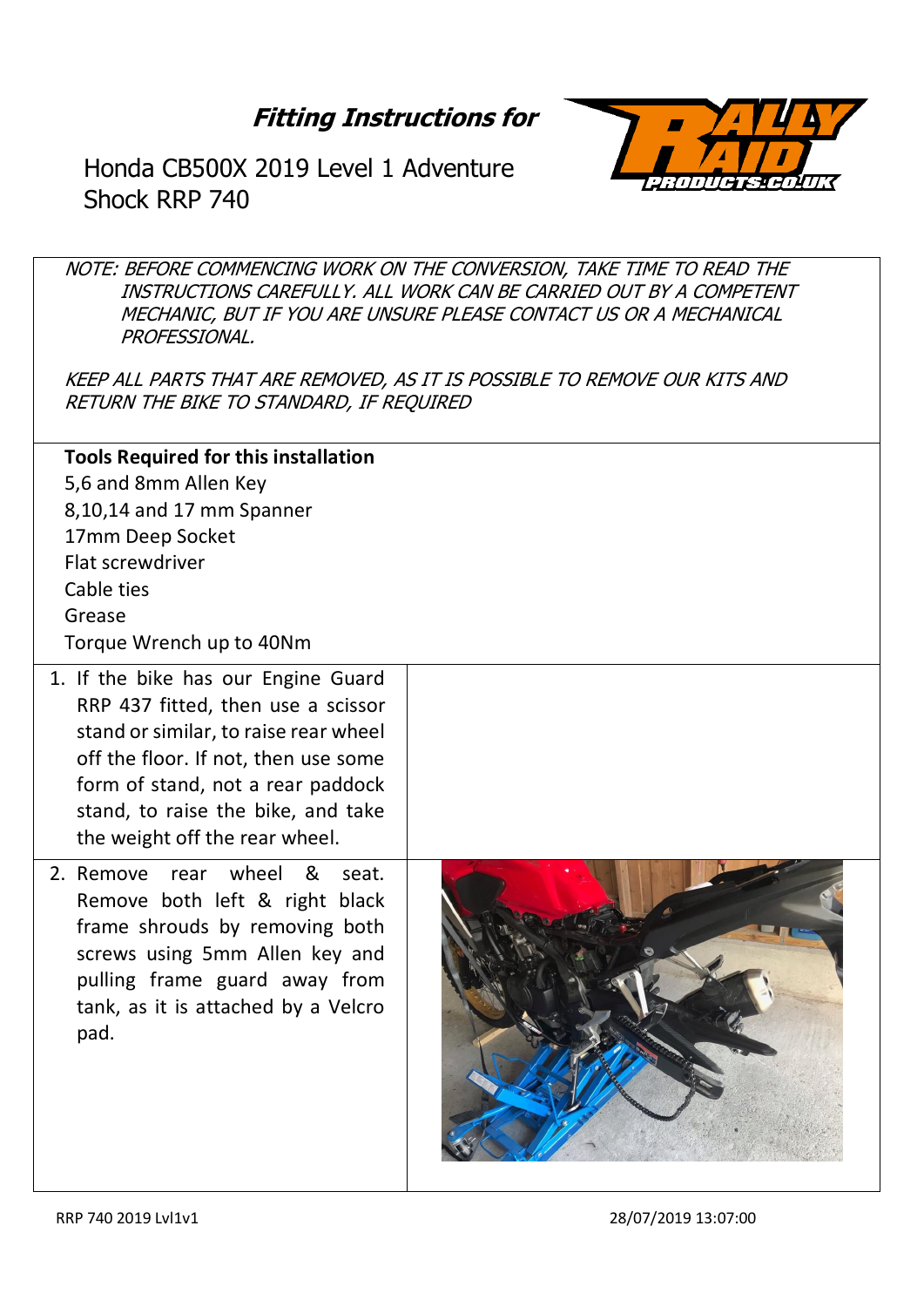

3. Undo both of the 17mm nuts on the flat steel dog bones, and then remove both M10 bolts, one attaching the dog bones to the underside of the swinging arm and the other end attaching to the OEM billet linkage. Retain both steel dog bones.

## **For ABS bikes only**

Support the free swinging arm with a strap or similar, to prevent it from dropping to the floor and stretching the rear brake hose and ABS wire.

4. Undo 17mm nut on shock lower mount and remove M10 bolt. Allow OEM billet suspension link to drop down and undo 17mm nut from M10x58mm bolt securing link to frame, use 8mm Allen key to hold head of bolt. Remove bolt and remove two steel bushes from the OEM link to re-use in new link, discard the third bush. Insert both OEM steel bushes into new link, with grease and insert the new shorter bush into the new billet link where the suspension attaches, at its narrowest point. Discard billet OEM link.





RRP 740 2019 Lvl1v1 28/07/2019 13:07:00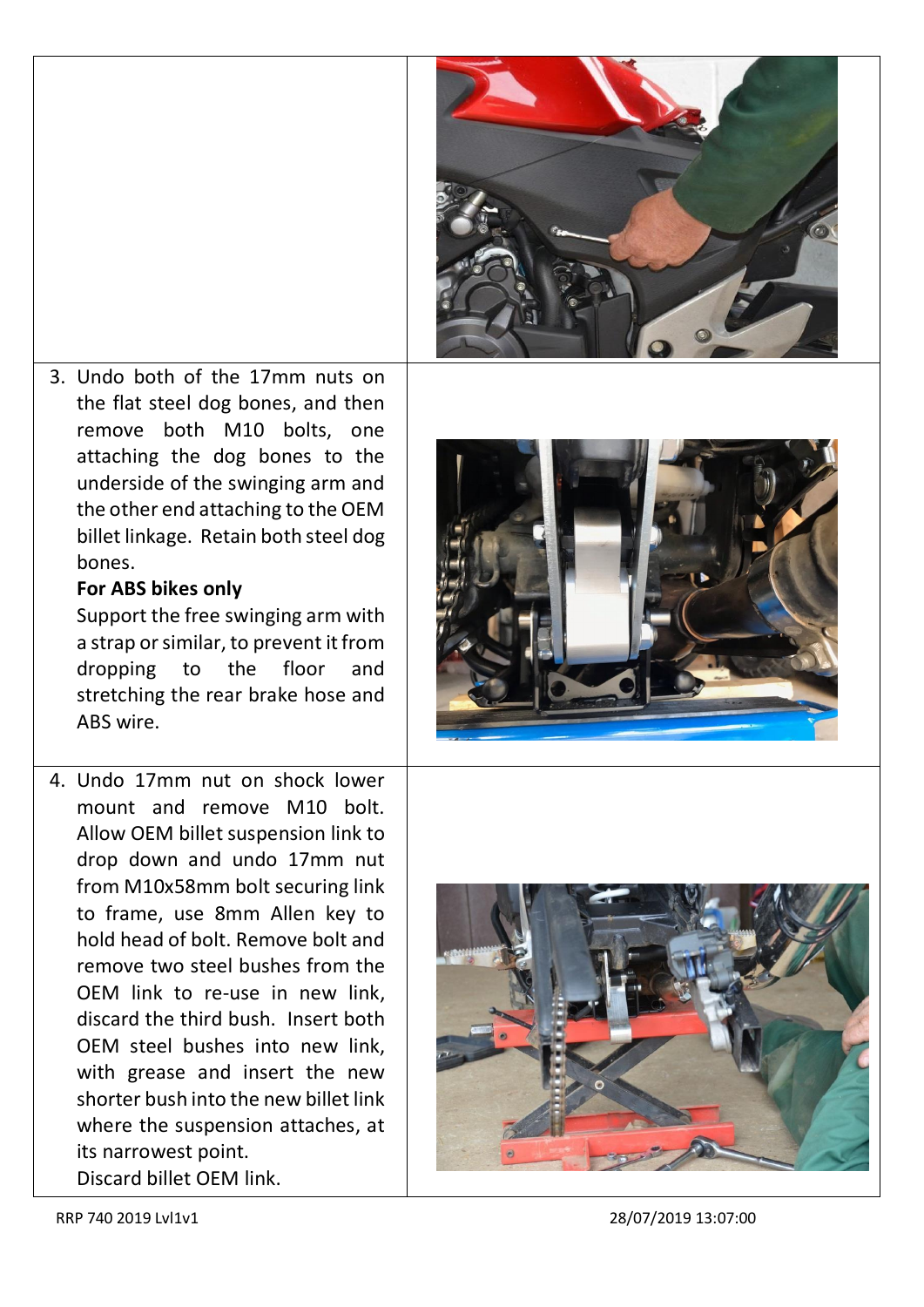5. Remove top shock bolt nut by holding the bolt (from left side) securely with an 8mm Allen key, it can be very difficult to see the top shock bolt with the 8mm allen head from the left side, it helps to use a torch and to gently lift the wiring harness, after loosening the two relays. then undo the 17mm nut and remove both nut and washer from the right side. It is best to use a 3/8" drive deep 17mm socket and extension bar through the rubber flap between the starter solenoid and frame. **DO NOT LOSE WASHER.**

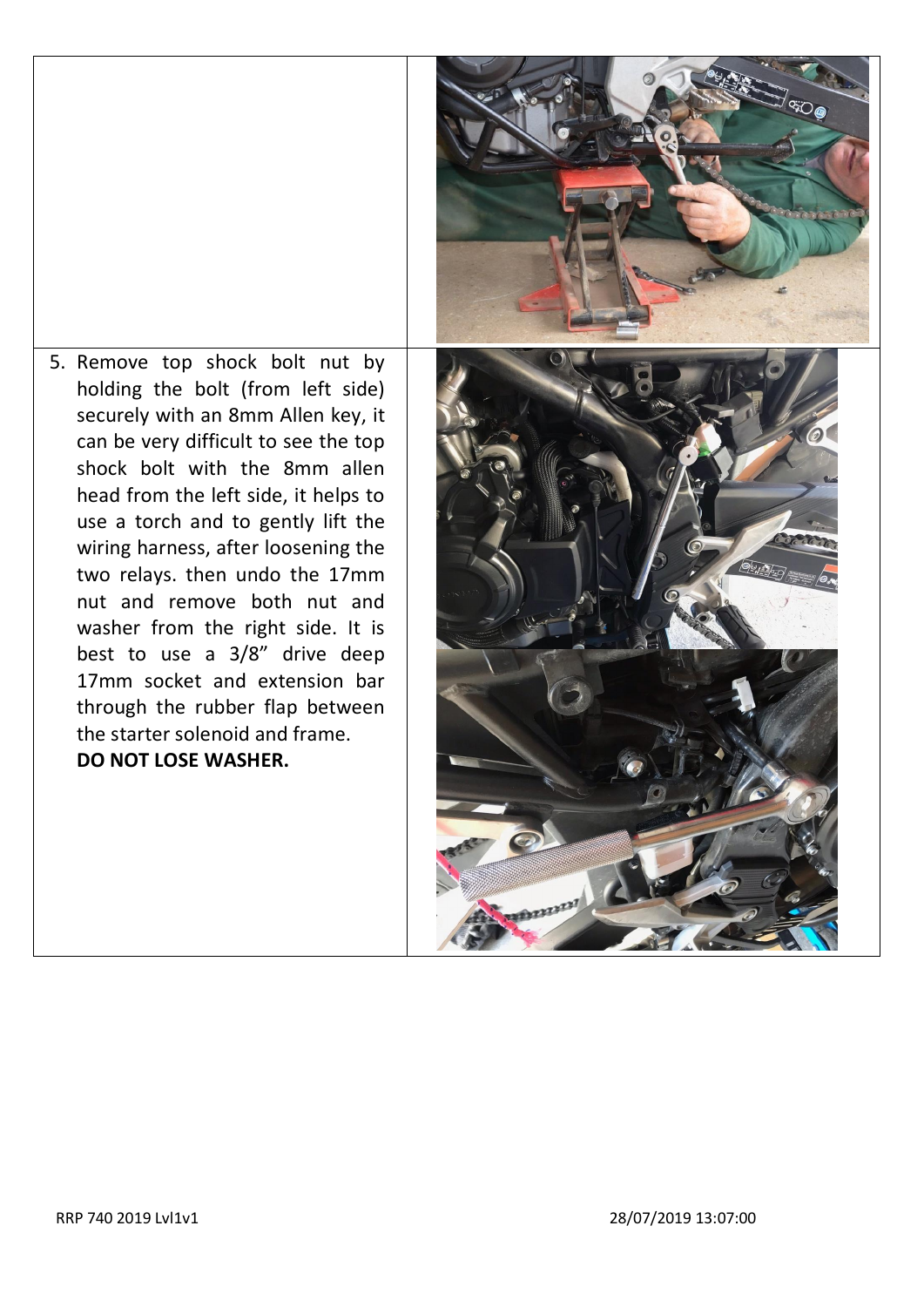| 6. Using a long drift, or screwdriver,<br>push out M10x48mm top bolt,<br>whilst supporting shock body.<br>Gently lower shock out of frame.                                                                                                                                                                                                                                                |  |
|-------------------------------------------------------------------------------------------------------------------------------------------------------------------------------------------------------------------------------------------------------------------------------------------------------------------------------------------------------------------------------------------|--|
| 7. Insert new shock up through gap<br>between swinging arm brace and<br>rear of engine,                                                                                                                                                                                                                                                                                                   |  |
| 8. Note: Ensure M4 grub screw in<br>locking ring above spring is facing<br>the left side of the bike, for easy<br>preload adjustment later.<br>It is preferable to have the rebound<br>adjuster on bottom of shock facing<br>left also, for easy access. If it is<br>facing the opposite way, then just<br>hold top of shock in a vice and<br>rotate bottom mount to correct<br>position. |  |
| 9. Insert top shock bolt, M10x48mm,<br>from left side, through frame and<br>top shock mount. Replace washer<br>and M10 nut on right side, tighten<br>to 40Nm.                                                                                                                                                                                                                             |  |